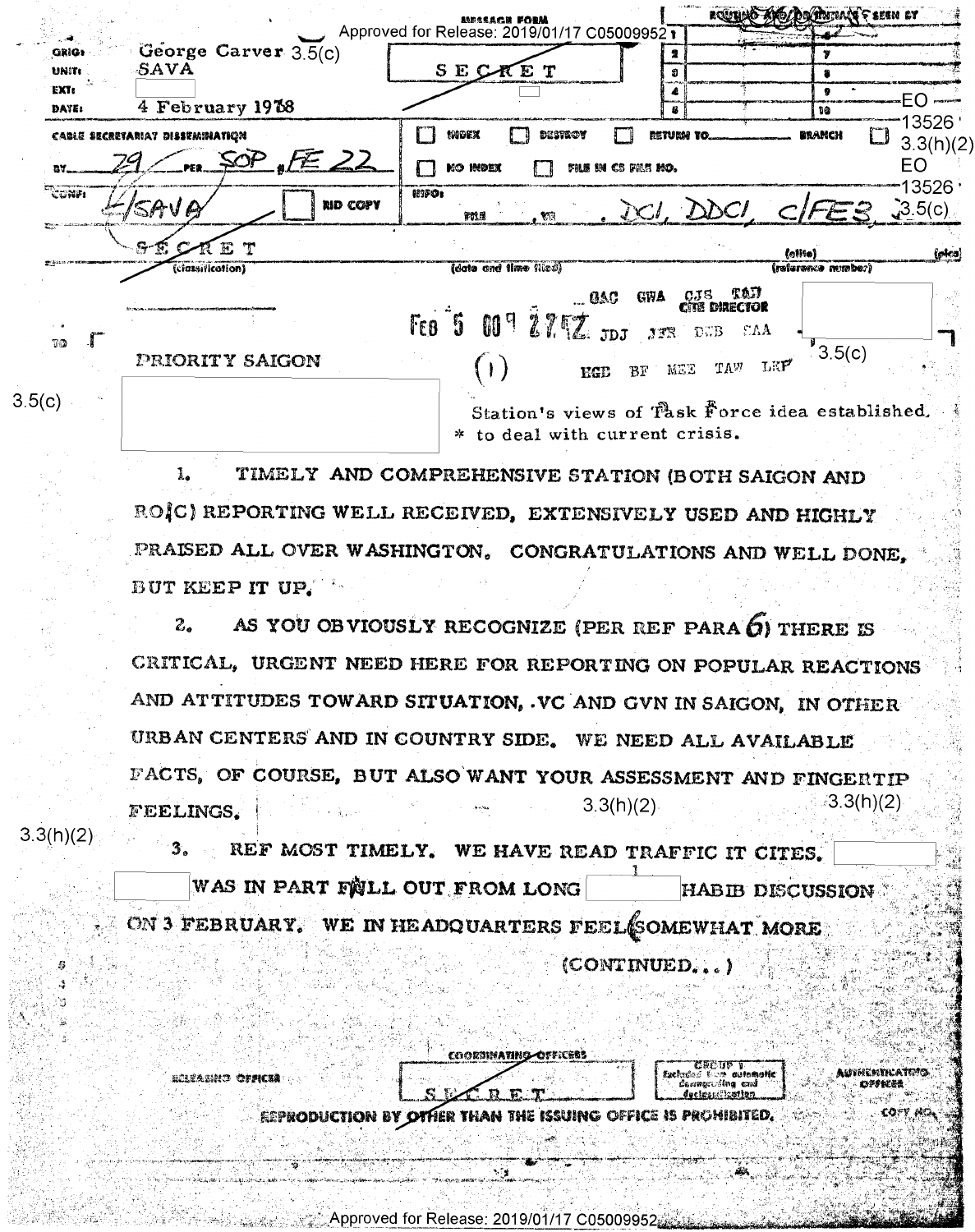|                          |                                        |                 | Approved for Release: 2019/01/17 C05009952 |                       |                    |   |           | ROUTING AND/ OR INITIALS - SEEN BY | and continuously freely. |
|--------------------------|----------------------------------------|-----------------|--------------------------------------------|-----------------------|--------------------|---|-----------|------------------------------------|--------------------------|
|                          |                                        |                 |                                            |                       |                    |   |           |                                    |                          |
| 2RIG:                    |                                        |                 |                                            |                       |                    |   |           |                                    |                          |
| JNIT:                    |                                        |                 | SECRET                                     |                       |                    |   |           |                                    |                          |
| 287.                     |                                        |                 |                                            |                       |                    |   |           |                                    |                          |
| <b>JAYE:</b>             |                                        |                 |                                            |                       |                    | ß |           | 19                                 |                          |
| 87.                      | <b>CABLE SECRETARIAY DISSERINATION</b> |                 | imoex<br>no mbrz                           | <b>DESTROY</b>        | FOR ON CS FIRE NO. |   | RETURN TO | BRANCH                             | <b>FILE BIG</b>          |
| $\overline{\text{CONF}}$ |                                        | <b>RID COPY</b> | IMFO:<br>膠胞體                               | . VO                  |                    |   |           | 3.5(c)                             |                          |
|                          | SECRET                                 | PAGE OXX TWO    |                                            |                       |                    |   |           | feillei                            | ં 401                    |
|                          | (classification)                       |                 |                                            | (date and time filed) |                    |   |           | (reference number)                 |                          |
|                          |                                        |                 |                                            |                       |                    |   |           |                                    |                          |

CITE DIRECTOR

**TOTT** 

STRONGLY THAN OUR DEPARTMENT COLLEAGUES) THAT CURRENT CRISIS PUTS GVN AT CRITICAL, INDEED CRUCIAL, FORK IN POLITICAL ROAD. DYNAMIC. GALVANIC PSYWAR AND IROPAGANDA MOVES BACKED UP ASAP BY SOLID, SUBSTANTIVE ACTIONS AND PROGRAMS CAN TURN RECENT EVENTS TO GREAT ADVANTAGE. PROCRASTINATION, SQUABBLING AND BUSINESS AS USUAL RESPONSE TO RECENT EVENTS CAN SWIFTLY MAKE POLITICAL CANCER IRREMEDIABLY TERMINAL. PRESENT POPULAR REACTION BOUND TO CONTAIN LARGE ELEMENTS OF CATAONIC SHOCK. WHAT GVN DOES (OR DOES NOT DO) EXNIKMXKXKX IN INITIAL HOURS AND DAYS WHEN POPULACE EMERGES FROM SHOCK MAY WELL DETER-M INE GVN'S ULTIMATE VICTORY OR DEFEAT.

IN LINE ABOVE, URGENTLY REQUEST YOUR BEST THOUGHTS ON WHAT NEEDS TO BE DONE-- BOTH IMMEDIATELY AND IN NEAR IN GVN TERM FUTURE-- AND WHO NEEDS TO BE GIVEN WHAT ROLES (EITHER FOR SYMBOLIC OR SUBSTANTIVE REASONS) IF THESE TASKS ARE TO BE X ACCOMPLISHED, PLEASE REPORT INITIALLY IN ASSOLUTE FRANKNESS IN THE PRIVACY OF THIS CHANNEL BUT KKKKX TRY TO

(CONTINUED...

**BIEASINO OFFICE** 

COORDINATING OFFICE

Listaer ticatun

REPRODUCTION BY OTHER THAN THE ISSUING OFFICE IS